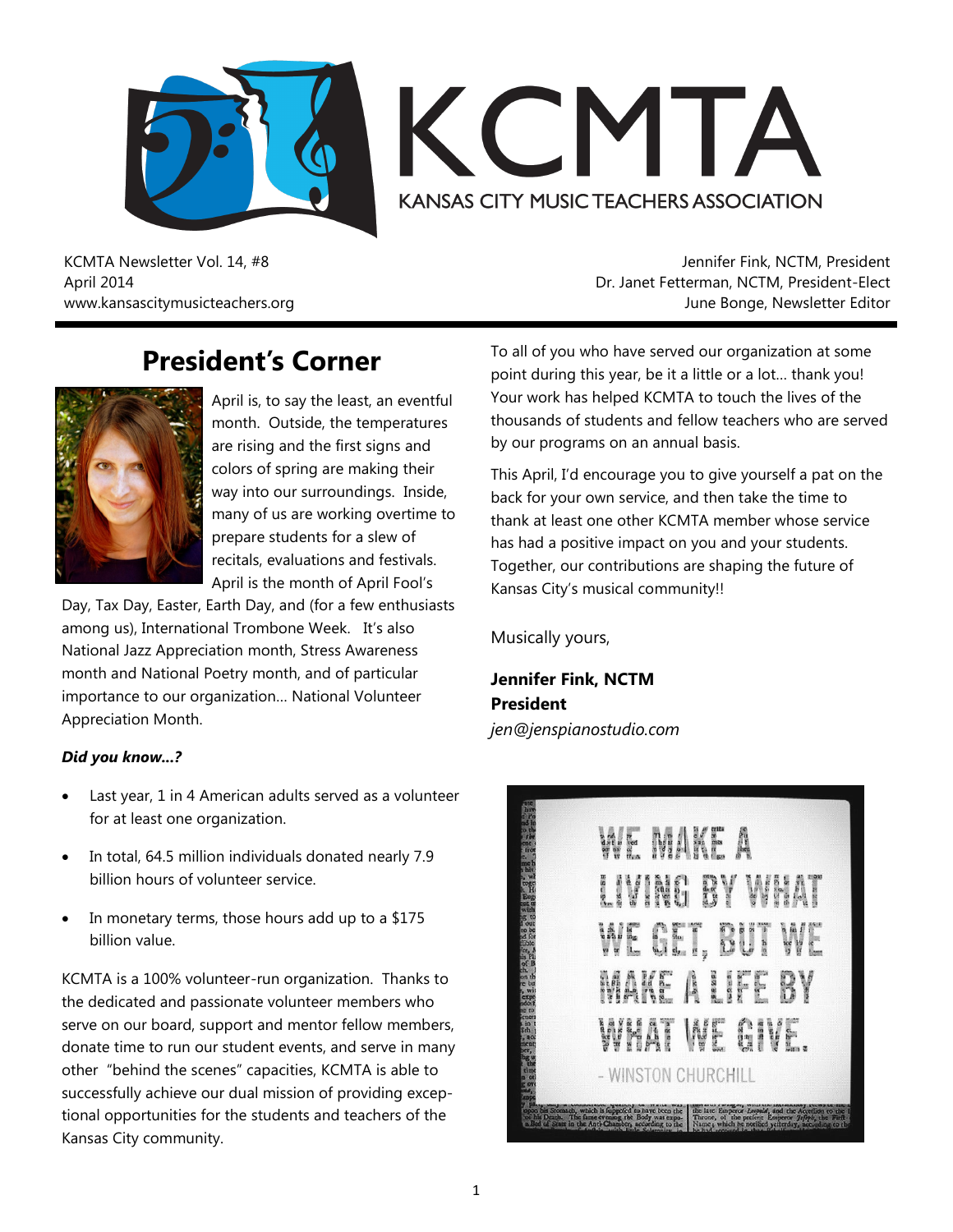## **April Workshop**

Julia Scherer, NCTM, VP of Workshops *sheerjoypiano@gmail.com*

**Understanding the Brain of a Child Struggling with ADD, ADHD, Learning Disabilities and Spectrum Disorders Including Strategies That Can Help or Hurt**



**Dana Hernandez, Program Director Brain Balance Achievement Center Overland Park**

Dana Hernandez, Program Director, graduated from the University of Georgia. She has worked in several non-profit organizations as a life coach. Dana began studying the brain several years ago as a way to strengthen her tool set as a life coach. Having a sibling with a neuro-behavioral disorder, Dana has a great understanding of how these disorders impact the family unit. She has a passion to see children reach their unlimited potential! As the Program Director, she not only follows the children's progress in the center, but also empowers parents by providing tools and strategies to set their children up for success. She is also participating in the Shelterwood Research Project with Amanda Gunter.

### **Workshop Information**

April 1, 2014, 10:00 AM Schmitt Music General Meeting at 9:30 AM

### **NCTM 101™ Spring Announcements!**



Congratulations to Linda R. Kennedy and Brenda Simmons, who are completing their last NCTM 101™ class session in April. Both of these wonderful teachers are putting the finishing touches on their video project before submitting their teacher profiles to MTNA to receive their NCTM designation.

Teachers are already signing up for the next study group, which will begin next fall. If this is something you have been considering, know that NOW is the time to consider enrolling in the next NCTM 101™ course. Summer is the perfect, more-relaxed time to begin readings in piano pedagogy as preparation for the written work. Classes will begin in September or October and meet for six sessions, with days and times selected by the teachers who participate. Lisa K. Studtmann, NCTM offers the NCTM 101™ program of study free of charge to all KCMTA members.

If you are interested in knowing more about the national certification process or joining the next NCTM 101™ class, please contact:

> *Lisa K. Studtmann, NCTM, Certification Chair lkstudtmann@hotmail.com*

## **KSU Pipe Organ Encounter**

Kansas State University and the Manhattan Chapter of AGO will present a Pipe Organ Encounter on July 6-11, 2014 for students between the ages of 13 and 18. Previous organ study is not required although minimal piano proficiency at the early intermediate level is desired.

KCAGO is sponsoring one scholarship - preferably for a student in Kansas City area. This is an excellent opportunity for a teen to become better acquainted with the organ.

**For more information, please see the brochure attached to this newsletter.**

> *Mary Davis, KCAGO Dean mbronaughd@gmail.com*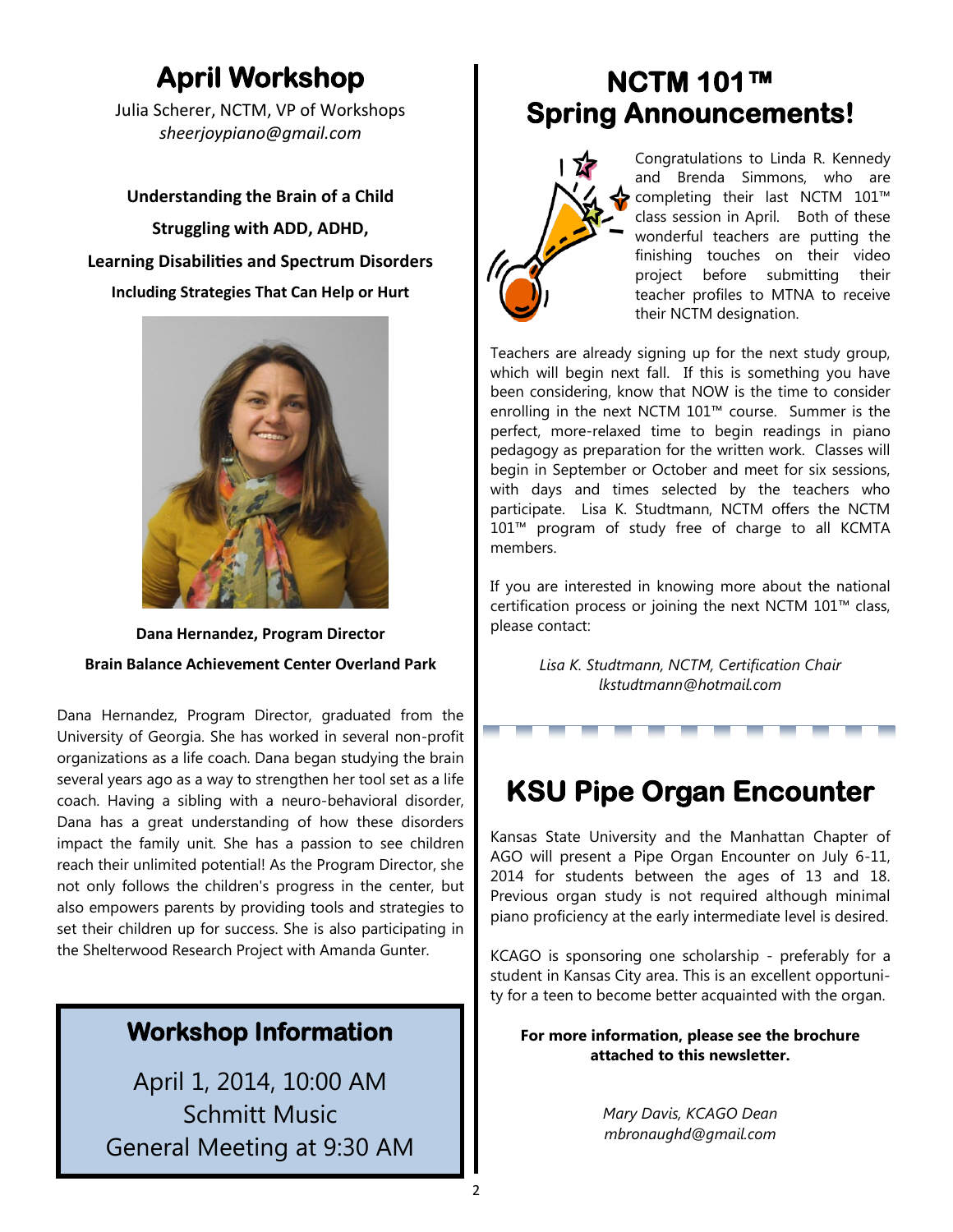## **KCMTA Officer & Committee Chair Nominations**

The following officers and committee chairs have been nominated to serve on the KCMTA board for the upcoming 2014-2015 term. They will be confirmed by a vote of the general membership at our meeting on Tuesday, April 1st. We thank each of these individuals for their willingness to serve our organization!

#### **Officers**

| President                                        | Jennifer Fink         |
|--------------------------------------------------|-----------------------|
| <b>President-Elect</b>                           | Janet Fetterman       |
| VP Achievement Auditions Hemdah Salonimer-Horner |                       |
| <b>VP Concerto Competition &amp; Recital</b>     | Kari Johnson          |
| <b>VP Fall Festival</b>                          | Emily Yeh             |
| <b>VP Master Lessons</b>                         | Linda Chen            |
| <b>VP Membership</b>                             | Joyce Berg            |
| <b>VP Multi-Piano Concerts</b>                   | Vacant (see at right) |
| <b>VP Music Progressions</b>                     | Julie Dean            |
| <b>VP Workshops</b>                              | Julia Scherer         |
| <b>VP Yearbook</b>                               | Kellie Harvey         |
| <b>Recording Secretary</b>                       | <b>Mary Davis</b>     |
| <b>Corresponding Secretary</b>                   | Julia Scherer         |
| <b>Treasurer</b>                                 | Linda Featherston     |
| Registrar                                        | Janet Fetterman       |
| <b>Auditor</b>                                   | Steve Berg            |
| Parliamentarian                                  | Kellie Harvey         |
| <b>Immediate Past President</b>                  | Michelle Gehring      |
|                                                  |                       |

### **Committee Chairs**

**Certification Certification Lisa Cattanach** 

**Development** Michelle Gehring **Holiday Program** Myra Lemons **Media Library**  Jennifer Lacy **Newsletter Constanting Server Server Server Server Server Server Server Server Server Server Server Server Server Server Server Server Server Server Server Server Server Server Server Server Server Server Server Server Service Project Deana Haines Hospitality** Lisa McCluer **Website Roxie Hammill** 

## **Multi-Piano Concerts We Need Your Help!**

The Multi-Piano Concerts have been a proud KCMTA tradition since 1993, when the program started with 141 students performing on 11 upright pianos. Since that time, the concerts have experienced tremendous growth, becoming one of the largest events of their kind held anywhere in the nation.

Through the program's history, KCMTA has been fortunate to work with a number of community partners—foundations, local music stores, performing arts venues and others—who have generously supported and aided us in producing the concerts.

KCMTA has fought diligently to keep the Multi-Piano program alive throughout the economic challenges of the last few years, and is exceedingly grateful to the partners who have helped us to do so. However, for a program to achieve long-term success, sometimes it is necessary to adapt to changing circumstances. Due to increased costs and shrinking funding opportunities, we have reached a point where the program has grown too large to continue in its current form.

We believe that the concerts are a valuable part of our organization's offerings, and that with a bit of creative rethinking, we can continue to offer an exciting ensemble opportunity to our students… and we need your help.

**KCMTA is seeking teachers who would be willing to serve on a committee to re-vision and re-create the Multi-Piano Concerts in a sustainable format for the coming years. For the event to continue, we need a number of volunteers to aid in the planning process.** 

If you are willing to help, please contact Jennifer Fink (jen@jenspianostudio.com). The planning committee will begin to meet in the coming weeks… and we'd love to have your help to keep this great event alive!